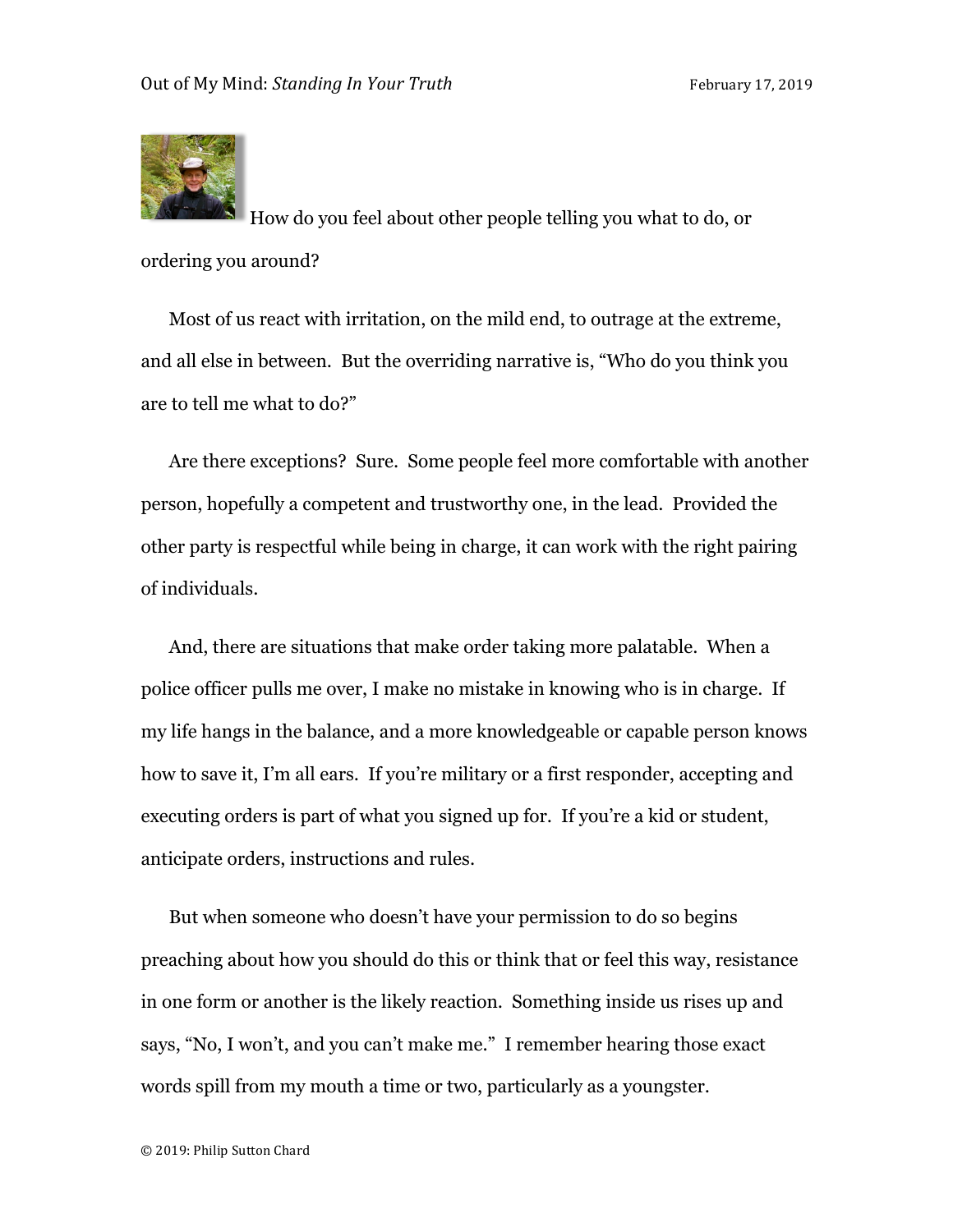Part of becoming one's own person involves asserting autonomy. Often, doing that requires someone to resist. In that sense, the individual lording over you represents an opportunity to inhabit what Mahatma Gandhi called "firmness in truth." One's own truth expressed with resolve.

When I was in high school, my father, bless his soul, badly wanted me to be a football standout. So, I hit the gridiron, even though knocking hell out of people isn't my preferred mode of interaction. I started on both sides of the ball, but after two years of playing scared, I decided to call it quits and put my energies elsewhere. That was my truth.

I realized that the truth my father wanted for me was far different and would stand in the way. What's more, he had a cheerleading squad composed of my mother, brothers, coaches and teammates. My only confidant was an older neighbor boy on his way to the seminary. His counsel was simple and left the ball in the court where it belonged . . . mine. He said, "Do what your heart tells you is right."

So, I did, and, as you'd expect, there was hell to pay. But I stood my ground, the hue and cry gradually abated, and I rested in knowing I had asserted to my social circle, and myself, the right to follow my intuition, not someone else's agenda.

High school football is one thing. The real challenge comes when there is much more to lose in doing it your way, in asserting your innate resistance to being handled. That's when "firmness in truth" is more than an inspiring